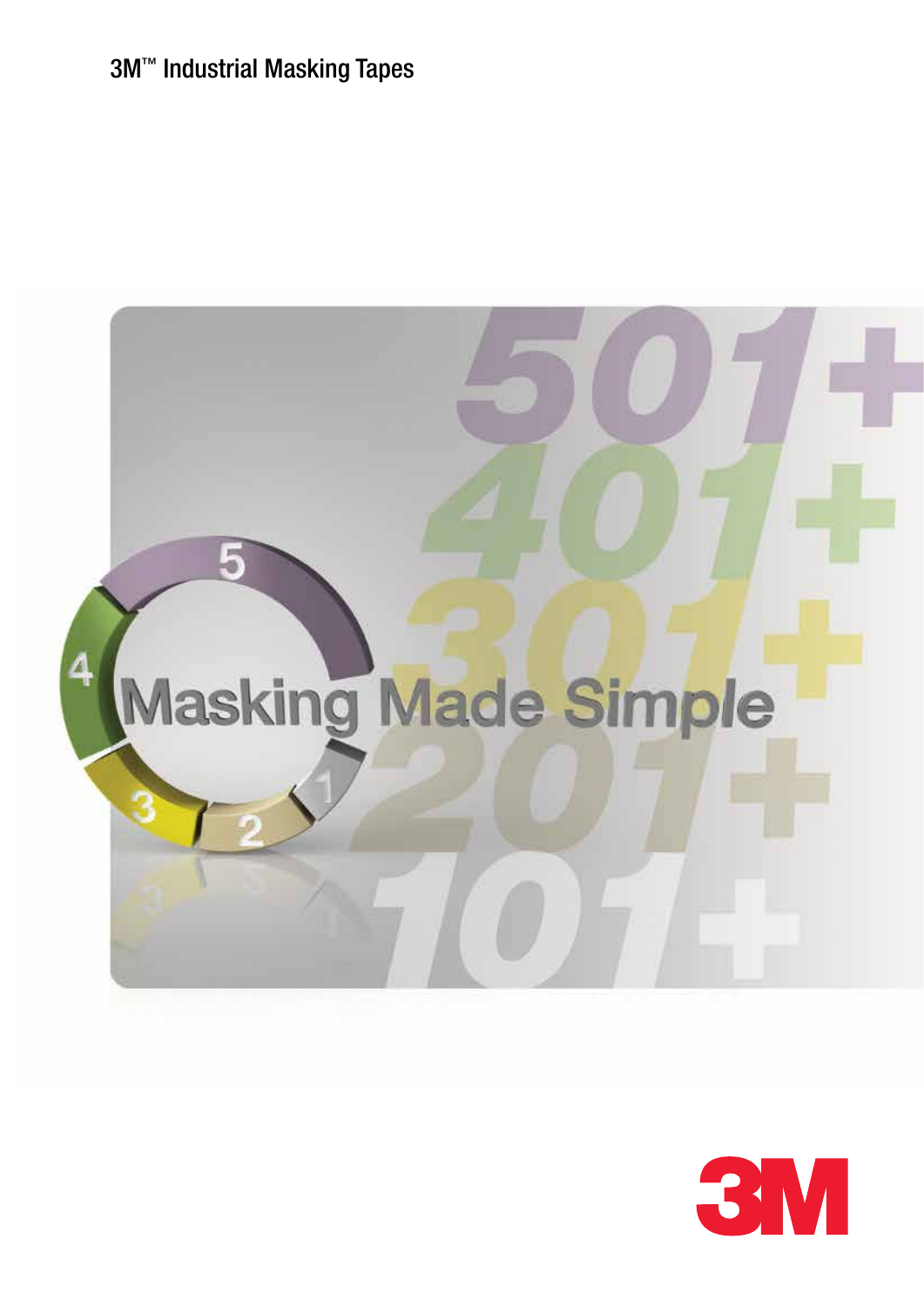# With so many choices<br>of masking tape, how do you choose<br>the right one?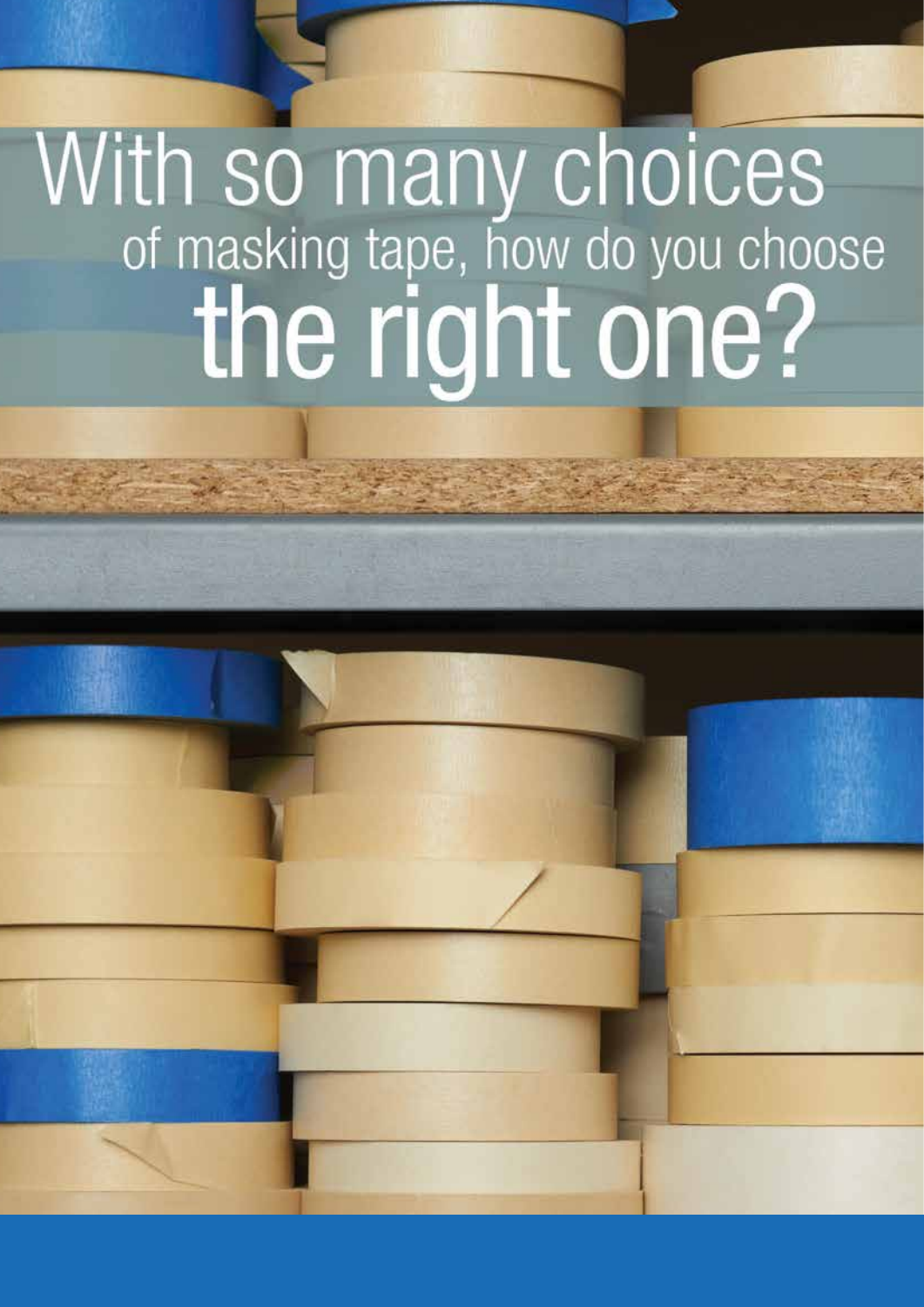# Introducing Masking Simple

## Now it's easy to choose the best tape to get the job done right.

To win in today's highly competitive marketplace, you need the right tools. And that includes your  $\blacksquare$  masking tapes. So 3M has created a simple, 5-tape system to help you choose the right tape for your job.

**EXECUTE:** Five tapes, built on increasing levels of performance and a common goal To win in today's highly competitive marketplace, you need the right tools. And that includes your

**y** of helping you **finish jobs worth** *finishing*. **Figure 11** It's industrial Masking Made Simple. of helping you **finish jobs worth** *finishing.* It's industrial Masking Made Simple. PERFORMANCE CONTROL *101+* Ш PERFORMANCE MANC *101+*  $\alpha$  $\bullet$ 3M™ INDUSTRIAL MASKING TAPES  $\mathbf{u}$  $\mathbf{r}$ Ш 3M™ INDUSTRIAL MASKING TAPES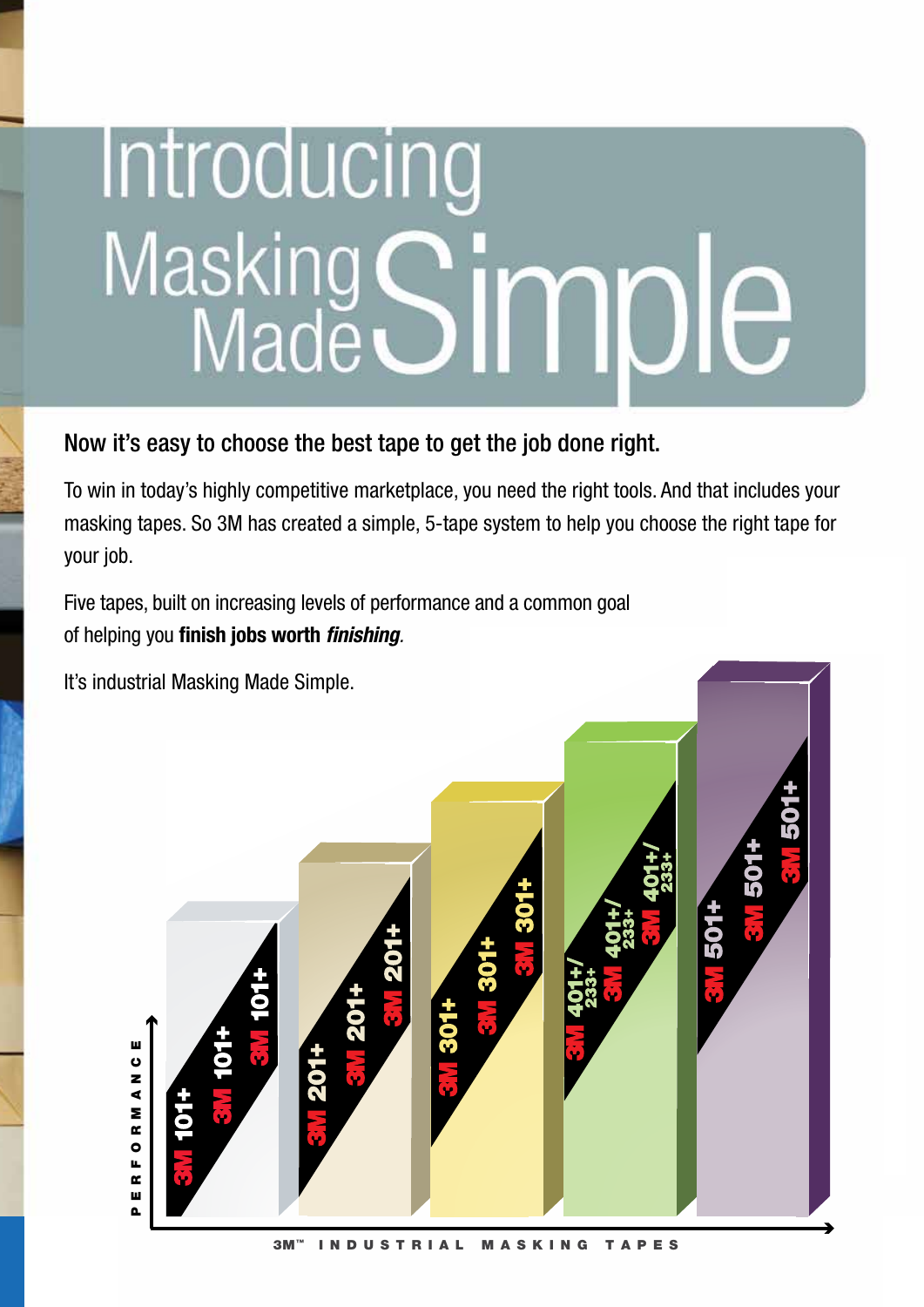# **3M™ Value Masking Tape** *101+*



#### **The basic tape for basic jobs**

- Indoor use
- Light-duty applications
- Ideal for marking, temporary holding, wrapping and sealing.

# **3M™ General Use Masking Tape** *201+*



#### **The tough tape for everyday jobs**

- General indoor use
- Light-to-medium duty
- Smooth and conformable
- Sticks with confidence to a wide variety of surfaces
- Easy to handle, apply and remove in one piece
- Ideal for bundling, labeling and identifying

# **3M™ Performance Yellow Masking Tape** *301+*



#### **The dependable choice for industrial performance**

- Good conformability to irregular surfaces
- Resists paint bleed-through
- Great paint lines
- Yellow backing ensures good visibility
- Ideal for industrial paint masking, bundling, holding, marking, colour coding and sealing.
- Withstands surface temperatures up to 107°C for 30 minutes.

### **3M™ High Performance Green Masking Tape** *401+/233+*



#### **The industrial strength GREEN coloured performance**

- Highly conformable to many surfaces
- Superior adhesion to metal, rubber, glass and plastic
- Removes cleanly in one piece with no residue
- Resists paint bleed-through
- Creates super-sharp paint lines
- Green backing improves visibility and accuracy during paint masking.
- •Idealforhighperformanceindustrialpainting,including two-tone colour application on trucks, buses, trailers, trains, fire trucks, ambulances and airplanes.
- Withstands surface temperatures up to 121°C for 30 minutes.

# **3M™ Specialty High Temperature Masking Tape** *501+*



#### **The highest** *degree* **of industrial performance**

- Exceptionally conformable to irregular surfaces
- Superior adhesion to metal, rubber, glass and plastic
- Removes cleanly in one piece with no residue
- Extra-strong backing resists bleed-through from most industrial paints.
- Creates super-sharp paint lines
- Ideal for all high temperature paint baking, fascia painting and pipe coating applications.
- Withstands surface temperatures up to 149°C for 30 minutes.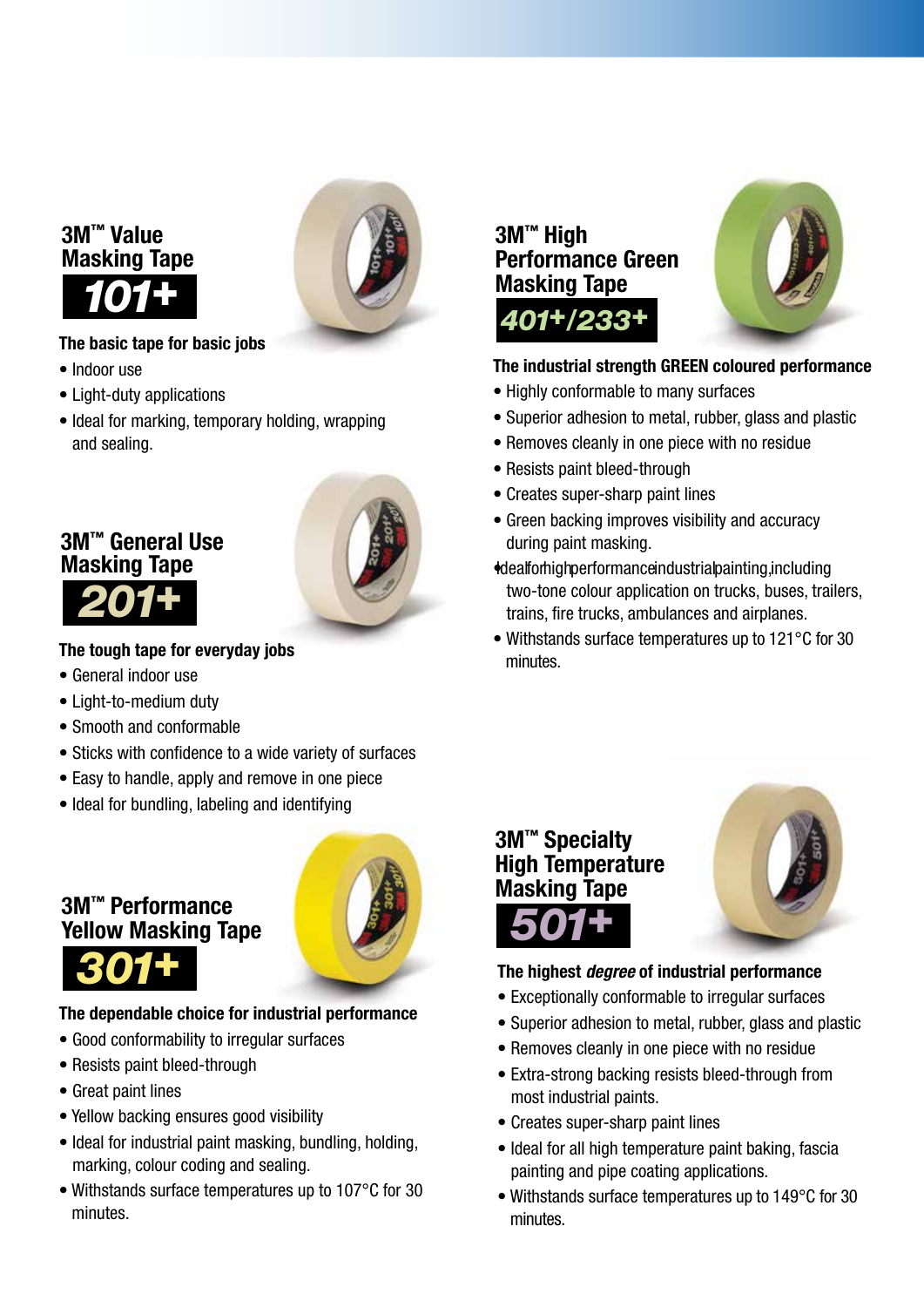Since 1925, 3M™ Masking Tapes have helped companies all over the world *finish jobs worth finishing*. With the most advanced technologies and processes in the industry, 3M now offers the widest selection of masking products. But with so many choices, and so much complexity, it's time to "Make Masking Simple."